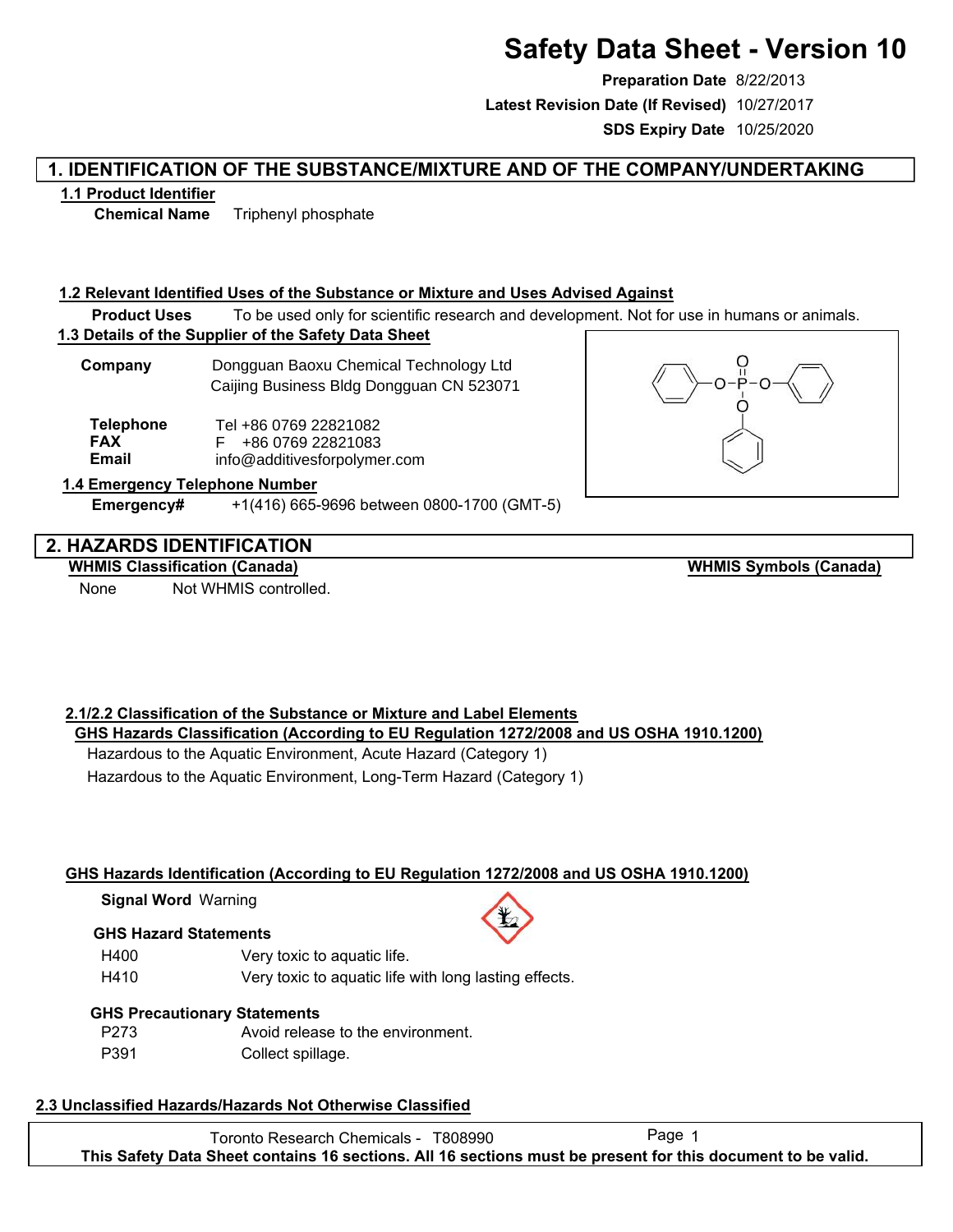# **3. COMPOSITION/INFORMATION ON INGREDIENTS**

#### **3.1 Substances**

**Molecular Formula: C<sub>18</sub>H<sub>15</sub>O<sub>4</sub>P** 

Molecular Weight: 326.29

**CAS Registry #: 115-86-6** 

EC#: 204-112-2

#### **Synonyms**

Phosphoric Acid Triphenyl Ester; Celluflex TPP; Disflamoll TP; NSC 57868; Phenyl Phosphate; Phoscon FR 903N; Phosflex TPP; Reofos TPP; S 4; Sumilizer TPP; TP; TPP; TPPA; TTP; Triphenoxyphosphine Oxide; Wako TPP; TPPHP

#### **3.2 Mixtures**

Not a mixture.

# **4. FIRST AID MEASURES**

# **4.1 Description of First Aid Measures**

#### **General Advice**

If medical attention is required, show this safety data sheet to the doctor.

#### **If Inhaled**

If inhaled, move person to fresh air. If not breathing, give artificial respiration and consult a physician.

#### **In Case of Skin Contact**

Wash affected area with soap and water. Consult a physician if any exposure symptoms are observed.

#### **In Case of Eye Contact**

Immediately rinse eyes with plenty of water for at least 15 minutes. Consult a physician.

#### **If Swallowed**

Never give anything by mouth to an unconscious person. Rinse mouth with water. Do NOT induce vomiting unless advised to do so by a physician or Poison Control Center. Seek medical attention.

#### **4.2 Most Important Symptoms and Effects, Both Acute and Delayed**

The most important known symptoms and effects are described in the labeling (see section 2.2) and/or section 11.

#### **4.3 Indication of any Immediate Medical Attention and Special Treatment Needed**

No data available.

# **5. FIREFIGHTING MEASURES**

#### **5.1 Extinguishing Media**

Use water spray, alcohol-resistant foam, dry chemical or carbon dioxide.

#### **5.2 Special Hazards Arising from the Substance or Mixture**

Carbon oxides, Phosphorous oxides

#### **5.3 Advice for Firefighters**

Wear self contained breathing apparatus for fire fighting if necessary.

#### **5.4 Further Information**

No data available.

# **6. ACCIDENTAL RELEASE MEASURES**

#### **Personal precautions**

Wear respiratory protection. Avoid dust formation. Avoid breathing vapours, mist or gas. Ensure adequate ventilation. Evacuate personnel to safe areas. Avoid breathing dust.

#### **Environmental precautions**

Prevent further leakage or spillage if safe to do so. Do not let product enter drains.

#### **Method and materials for containment and cleaning up**

Pick up and arrange disposal without creating dust. Sweep up and shovel. Keep in suitable, closed containers for disposal.

Toronto Research Chemicals - T808990 Page 2 **This Safety Data Sheet contains 16 sections. All 16 sections must be present for this document to be valid.**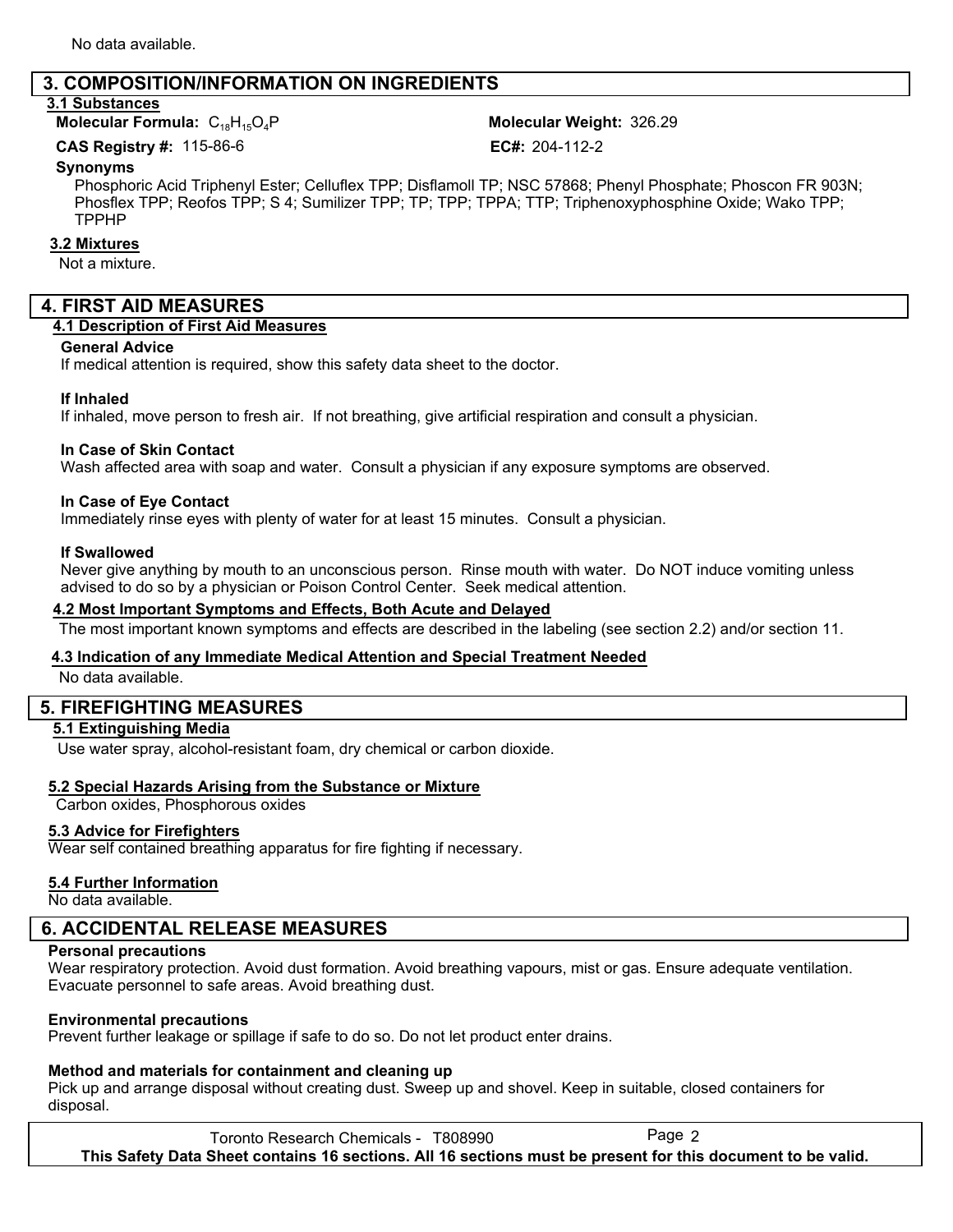# **7. HANDLING AND STORAGE**

#### **Precautions for safe handling**

Avoid contact with skin and eyes. Avoid formation of dust and aerosols. Provide appropriate exhaust ventilation at places where dust is formed.

#### **Conditions for safe storage**

Keep container tightly closed in a dry and well-ventilated place. Keep in a dry place.

Storage conditions: Refrigerator

### **7.3 Specific End Uses**

For scientific research and development only. Not for use in humans or animals.

| 8. EXPOSURE CONTROLS/PERSONAL PROTECTION     |  |
|----------------------------------------------|--|
| 8.1 Control Parameters                       |  |
| Components with workplace control parameters |  |

| <b>Components</b>                  | CAS-No. | Value        | <b>Control parameters</b> | <b>Basis</b>                                                                                                                                  |
|------------------------------------|---------|--------------|---------------------------|-----------------------------------------------------------------------------------------------------------------------------------------------|
| Triphenyl<br>115-86-6<br>phosphate |         | TWA          | $3.000000$ mg/m $3$       | Canada. Alberta, Occupational Health and Safety<br>Code (table 2: OEL)                                                                        |
|                                    |         | <b>TWA</b>   | $3.000000$ mg/m $3$       | Canada. British Columbia OEL                                                                                                                  |
|                                    |         | <b>TWAEV</b> | 3.000000 mg/m3            | Quebec. Regulation respecting occupational health<br>and safety, Schedule 1, Part 1: Permissible exposure<br>values for airborne contaminants |
| <b>O FULLATION CARDINAL</b>        |         | <b>TWA</b>   | 3.000000 mg/m3            | USA. ACGIH Threshold Limit Values (TLV)                                                                                                       |

#### **8.2 Exposure Controls**

#### **Appropriate Engineering Controls**

A laboratory fumehood or other appropriate form of local exhaust ventilation should be used to avoid exposure.

#### **Personal Protective Equipment**

All recommendations below are advisory in nature and a risk assessment should be performed by the employer/end user prior to use of this product. The type of protective equipment must be selected based on the amount and concentration of the dangerous material being used in the workplace.

#### **Eye/Face Protection**

Safety goggles or face shield. All equipment should have been tested and approved under appropriate standards, such as NIOSH (US), CSA (Canada), or EN 166 (EU).

#### **Skin Protection**

Gloves should be used when handling this material. Gloves are to be inspected prior to use. Contaminated gloves are to be removed using proper glove removal technique so that the outer surface of the glove does not contact bare skin. Dispose of contaminated gloves after use in compliance with good laboratory practices and local requirements.

Gloves used for incidental exposures (splash protection) should be designated as "chemical resistant" by EU standard EN 374 with the resistance codes corresponding to the anticipated use of the material. Unrated gloves are not recommended.

Suggested gloves: AnsellPro Sol-Vex nitrile gloves style 37-175, 15 mil thickness.

Penetration time has not been determined.

Gloves used for prolonged direct exposure (immersion) should be designated "chemical resistant" as per EN 734 with the resistance codes corresponding to the anticipated use of the material. Suggested gloves: AnsellPro Viton/Butyl gloves style 38-612, 4/8 mil thickness.

Penetration time has not been determined.

These recommendations may not apply if the material is mixed with any other chemical, or dissolved into a solution. A risk assessment must be performed to ensure the gloves will still offer acceptable protection.

#### **Body Protection**

Fire resistant (Nomex) lab coat or coveralls.

Toronto Research Chemicals - T808990 Page 3 **This Safety Data Sheet contains 16 sections. All 16 sections must be present for this document to be valid.**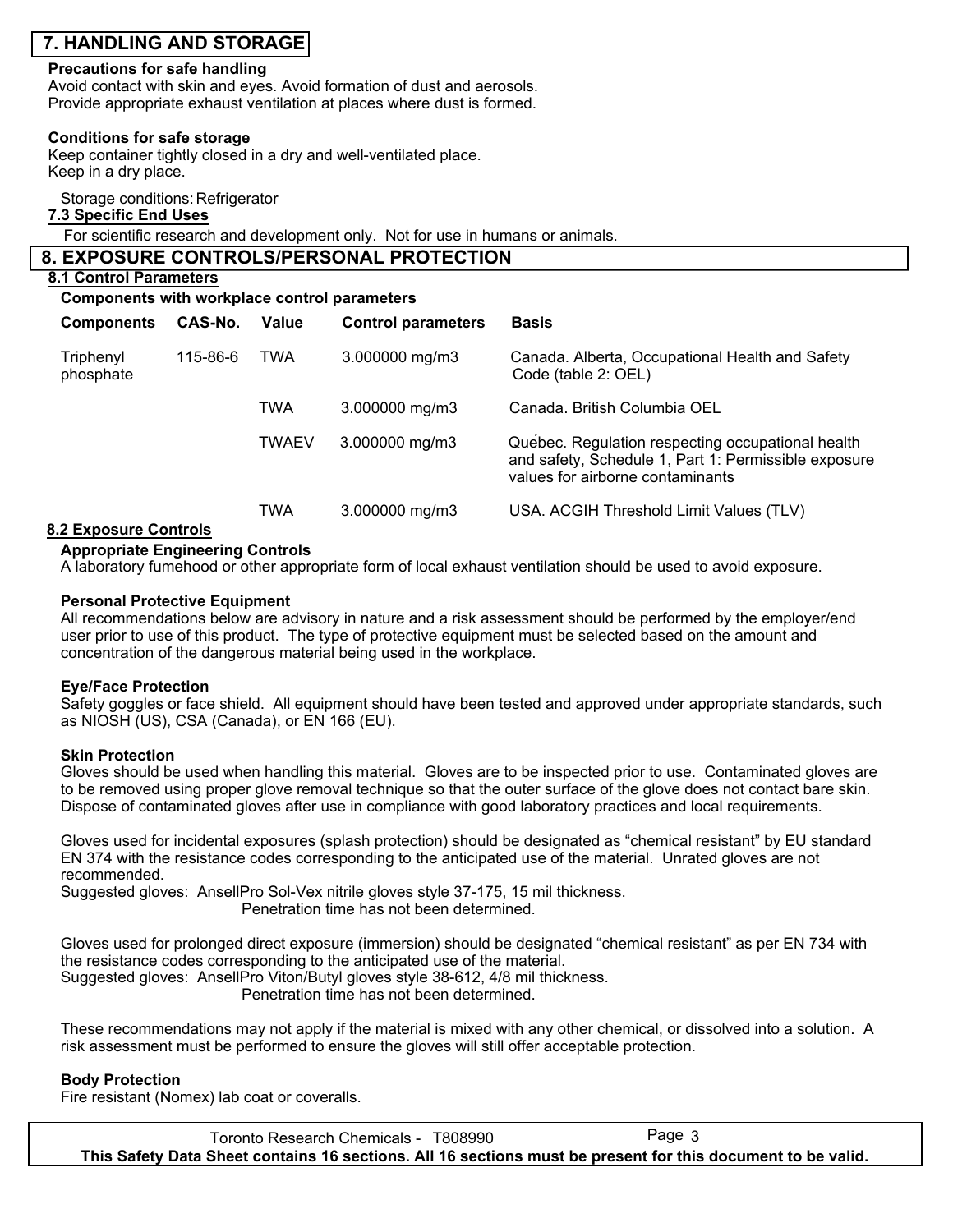# **Respiratory Protection**

Recommended respirators are NIOSH-approved N100 or CEN-approved FFP3 particulate respirators. These are to be only used as a backup to local exhaust ventilation or other engineering controls. If the respirator is the only means of protection, a full-face supplied air respirator must be used.

| 9. PHYSICAL AND CHEMICAL PROPERTIES                                                   |                                                   |  |  |  |  |  |
|---------------------------------------------------------------------------------------|---------------------------------------------------|--|--|--|--|--|
| 9.1 Information on Basic Physical and Chemical Properties                             |                                                   |  |  |  |  |  |
| A) Appearance                                                                         | B) Odour                                          |  |  |  |  |  |
| <b>White Solid</b>                                                                    | No data available                                 |  |  |  |  |  |
| C) Odour Threshold                                                                    | D) pH                                             |  |  |  |  |  |
| No data available                                                                     | No data available                                 |  |  |  |  |  |
| E) Melting Point/Freezing Point                                                       | F) Initial Boiling Point/Boiling Range            |  |  |  |  |  |
| $50-52^{\circ}$ C                                                                     | No data available                                 |  |  |  |  |  |
| G) Flash point                                                                        | H) Evaporation Rate                               |  |  |  |  |  |
| No data available                                                                     | No data available                                 |  |  |  |  |  |
| I) Flammability (Solid/Gas)                                                           | J) Upper/Lower Flammability/Explosive Limits      |  |  |  |  |  |
| No data available                                                                     | No data available                                 |  |  |  |  |  |
| K) Vapour Pressure                                                                    | L) Vapour Density                                 |  |  |  |  |  |
| No data available                                                                     | No data available                                 |  |  |  |  |  |
| <b>M) Relative Density</b>                                                            | N) Solubility                                     |  |  |  |  |  |
| No data available                                                                     | Chloroform (Slightly), Ethyl Acetate (Slightly)   |  |  |  |  |  |
| O) Partition Coefficient: n-octanol/water                                             | P) Auto-Ignition Temperature<br>No data available |  |  |  |  |  |
| No data available                                                                     | R) Viscosity                                      |  |  |  |  |  |
| Q) Decomposition Temperature<br>No data available                                     | No data available                                 |  |  |  |  |  |
|                                                                                       | <b>T) Oxidizing Properties</b>                    |  |  |  |  |  |
| <b>S) Explosive Properties</b><br>No data available                                   | No data available                                 |  |  |  |  |  |
| 9.2 Other Information                                                                 |                                                   |  |  |  |  |  |
| no data available                                                                     |                                                   |  |  |  |  |  |
| <b>10. STABILITY AND REACTIVITY</b>                                                   |                                                   |  |  |  |  |  |
| 10.1 Reactivity                                                                       |                                                   |  |  |  |  |  |
| No data available.                                                                    |                                                   |  |  |  |  |  |
| <b>10.2 Chemical Stability</b>                                                        |                                                   |  |  |  |  |  |
| Stable under recommended storage conditions.                                          |                                                   |  |  |  |  |  |
| 10.3 Possibility of Hazardous Reactions                                               |                                                   |  |  |  |  |  |
| No data available.                                                                    |                                                   |  |  |  |  |  |
| 10.4 Conditions to Avoid                                                              |                                                   |  |  |  |  |  |
| No data available.                                                                    |                                                   |  |  |  |  |  |
| 10.5 Incompatible Materials                                                           |                                                   |  |  |  |  |  |
| Strong oxidizing agents.                                                              |                                                   |  |  |  |  |  |
| 10.6 Hazardous Decomposition Products                                                 |                                                   |  |  |  |  |  |
| In the event of fire: See section 5. Other decomposition products: No data available. |                                                   |  |  |  |  |  |
| <b>11. TOXICOLOGICAL INFORMATION</b>                                                  |                                                   |  |  |  |  |  |
| 11.1 Information on Toxicological Effects                                             |                                                   |  |  |  |  |  |
| A) Acute Toxicity                                                                     |                                                   |  |  |  |  |  |
| Oral LD50: Rat - 3,500 mg/kg                                                          | Inhalation LC50: No data available.               |  |  |  |  |  |
| Dermal LD50: No data available.                                                       |                                                   |  |  |  |  |  |
| <b>B) Skin Corrosion/Irritation</b>                                                   |                                                   |  |  |  |  |  |
| No data available                                                                     |                                                   |  |  |  |  |  |
| C) Serious Eye Damage/Irritation                                                      |                                                   |  |  |  |  |  |

No data available

# **D) Respiratory or Skin Sensitization**

Toronto Research Chemicals - T808990 Page 4 **This Safety Data Sheet contains 16 sections. All 16 sections must be present for this document to be valid.**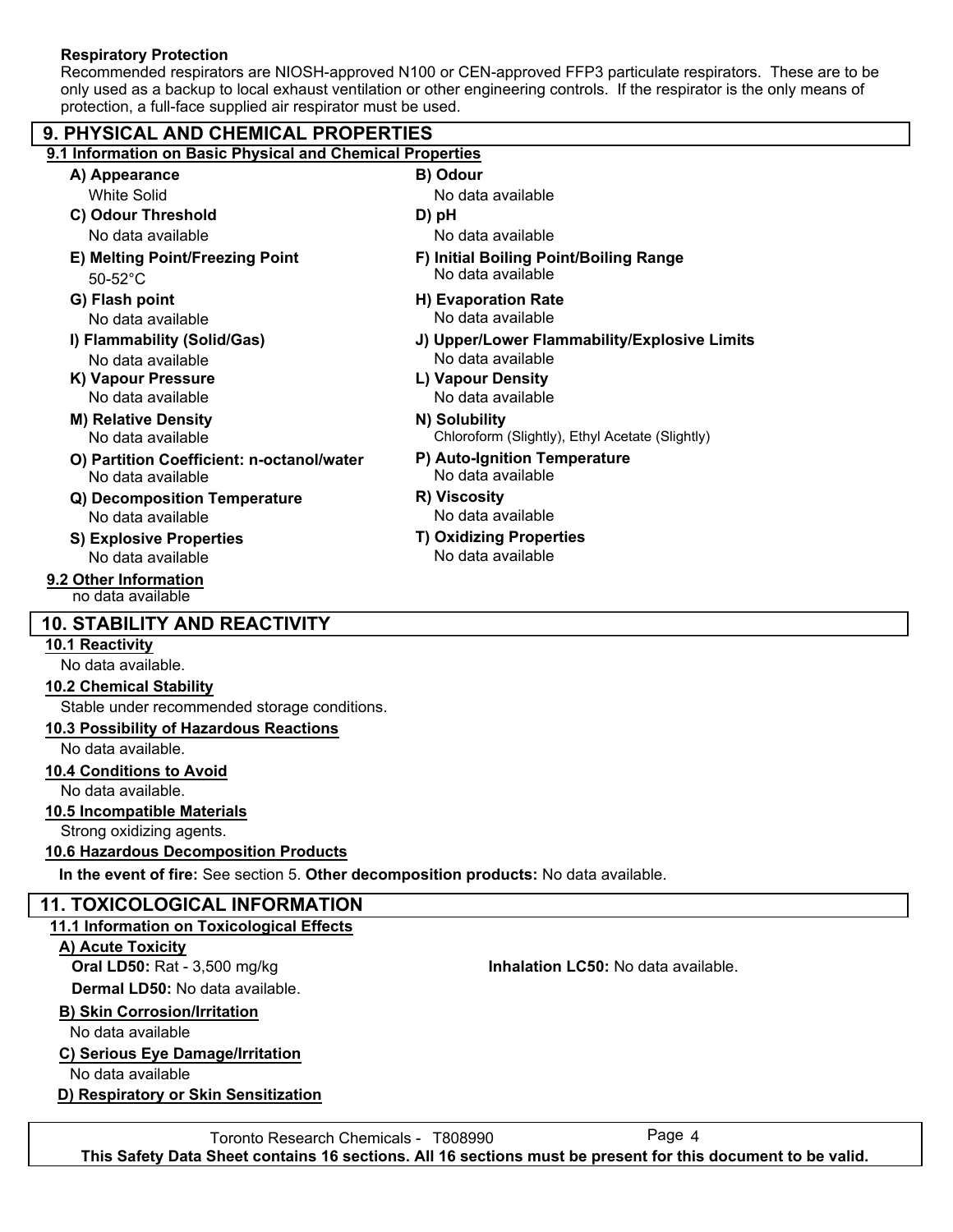No data available

#### **E) Germ Cell Mutagenicity**

No data available

### **F) Carcinogenicity**

No data available

**G) Reproductive Toxicity/Teratogenicity**

No data available

**H) Single Target Organ Toxicity - Single Exposure**

No data available

### **I) Single Target Organ Toxicity - Repeated Exposure**

No data available

# **J) Aspiration Hazard**

No data available

# **K) Potential Health Effects and Routes of Exposure**

# **Inhalation**

May be harmful if inhaled. May cause respiratory tract irritation.

# **Ingestion**

May be harmful if swallowed.

#### **Skin**

May be harmful if absorbed through skin. May cause skin irritation.

# **Eyes**

May cause eye irritation.

# **L) Signs and Symptoms of Exposure**

The most important known symptoms and effects are described in the labeling (see section 2.2) and/or section 11.

To the best of our knowledge, the chemical, physical, and toxicological properties of this material have not been thoroughly investigated.

# **M) Additional Information**

RTECS: TC8400000

# **12. ECOLOGICAL INFORMATION**

# **12.1 Toxicity**

**Toxicity to fish:** static test LC50 - Oncorhynchus mykiss (rainbow trout) - 0.4 mg/l - 96 h **Toxicity to daphnia and other aquatic invertebrates:** static test EC50 - Daphnia (water flea) - 1 mg/l - 48 h **Toxicity to algae:** Growth inhibition LOEC - Desmodesmus subspicatus (green algae) - 1 mg/l - 72 h

# **12.2 Persistance and Degradability**

No data available.

# **12.3 Bioaccumulative Potential**

Oryzias latipes - 18 d at 25 °C Bioconcentration factor (BCF): 144

# **12.4 Mobility in Soil**

No data available.

# **12.5 Results of PBT and vPvB Assessment**

No data available.

# **12.6 Other Adverse Effects**

An environmental hazard cannot be excluded in the event of unprofessional handling or disposal. Very toxic to aquatic life with long lasting effects.

# **13. DISPOSAL CONSIDERATIONS**

# **13.1 Waste Treatment Methods**

# **A) Product**

Product may be burned in an incinerator equipped with afterburner and scrubber. Excess and expired materials are to be offered to a licensed hazardous material disposal company. Ensure that all Federal and Local regulations regarding the disposal and destruction of this material are followed.

Toronto Research Chemicals - T808990 Page 5 **This Safety Data Sheet contains 16 sections. All 16 sections must be present for this document to be valid.**